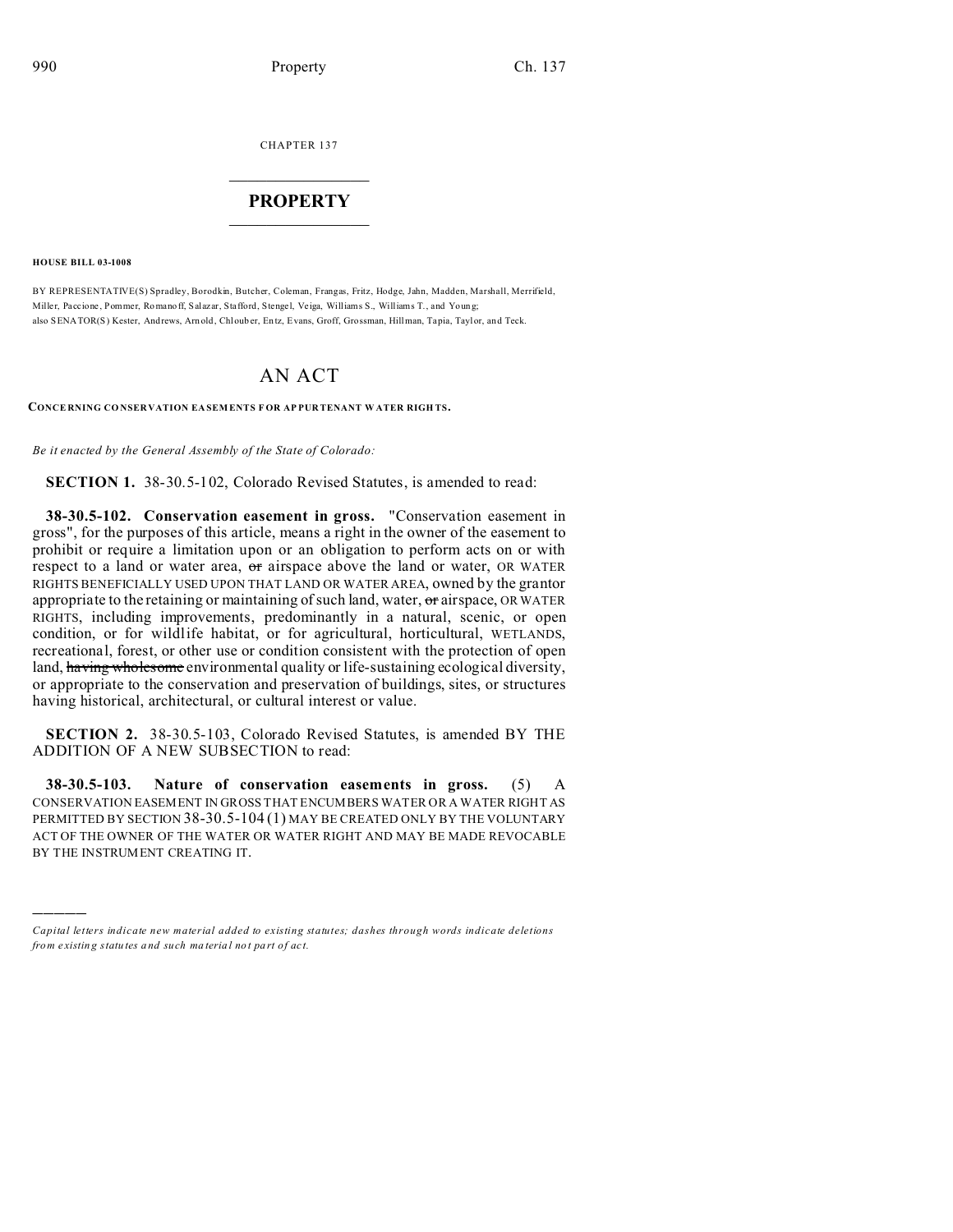**SECTION 3.** 38-30.5-104 (1), Colorado Revised Statutes, is amended, and the said 38-30.5-104 is further amended BY THE ADDITION OF A NEW SUBSECTION, to read:

**38-30.5-104. Creation of conservation easements in gross.** (1) A conservation easement in gross may only be created by the record owners of the surface of the land AND, IF APPLICABLE, OWNERS OF THE WATER OR WATER RIGHTS BENEFICIALLY USED THEREON by a deed or other instrument of conveyance specifically stating the intention of the grantor to create such an easement under this article.

(5) IF A WATER RIGHT IS REPRESENTED BY SHARES IN A MUTUAL DITCH OR RESERVOIR COMPANY, A CONSERVATION EASEMENT IN GROSS THAT ENCUMBERS THE WATER RIGHT MAY BE CREATED OR REVOKED ONLY AFTER SIXTY DAYS' NOTICE AND IN ACCORDANCE WITH THE APPLICABLE REQUIREMENTS OF THE MUTUAL DITCH OR RESERVOIR COMPANY, INCLUDING, BUT NOT LIMITED TO, ITS ARTICLES OF INCORPORATION AND BYLAWS AS AMENDED FROM TIME TO TIME.

**SECTION 4.** 38-30.5-105, Colorado Revised Statutes, is amended to read:

**38-30.5-105. Residual estate.** All interests not transferred and conveyed by the instrument creating the easement shall remain in the grantor of the easement, including the right to engage in all uses of the lands OR WATER OR WATER RIGHTS affected by the easement which THAT are not inconsistent with the easement or prohibited by the easement or by law.

**SECTION 5.** 38-30.5-107, Colorado Revised Statutes, is amended to read:

**38-30.5-107. Release - termination.** Conservation easements in gross may, in whole or in part, be released, terminated, extinguished, or abandoned by merger with the underlying fee interest in the servient land OR WATER RIGHTS or in any other manner in which easements may be lawfully terminated, released, extinguished, or abandoned.

**SECTION 6.** 38-30.5-110, Colorado Revised Statutes, is amended to read:

**38-30.5-110. Other interests not impaired.** No interest in real property cognizable under the statutes, common law, or custom in effect in this state prior to July 1, 1976, nor any lease or sublease thereof at any time, nor any transfer of a water right or any change of a point of diversion at any time DECREED PRIOR TO THE RECORDATION OF ANY CONSERVATION EASEMENT IN GROSS RESTRICTING A TRANSFER OR CHANGE shall be impaired, invalidated, or in any way adversely affected by reason of any provision of this article. No provision of this article shall be construed to mean that conservation easements in gross were not lawful estates in land prior to July 1, 1976. Nothing in this article shall be construed so as to impair the rights of a public utility, as that term is defined by section 40-1-103, C.R.S., with respect to rights-of-way, easements, or other property rights upon which facilities, plants, or systems of a public utility are located or are to be located. ANY CONSERVATION EASEMENT IN GROSS CONCERNING WATER OR WATER RIGHTS SHALL BE SUBJECT TO THE "WATER RIGHT DETERMINATION AND ADMINISTRATION ACT OF 1969", AS AMENDED, ARTICLE 92 OF TITLE 37, C.R.S., AND ANY DECREE ADJUDICATING THE WATER OR WATER RIGHTS.